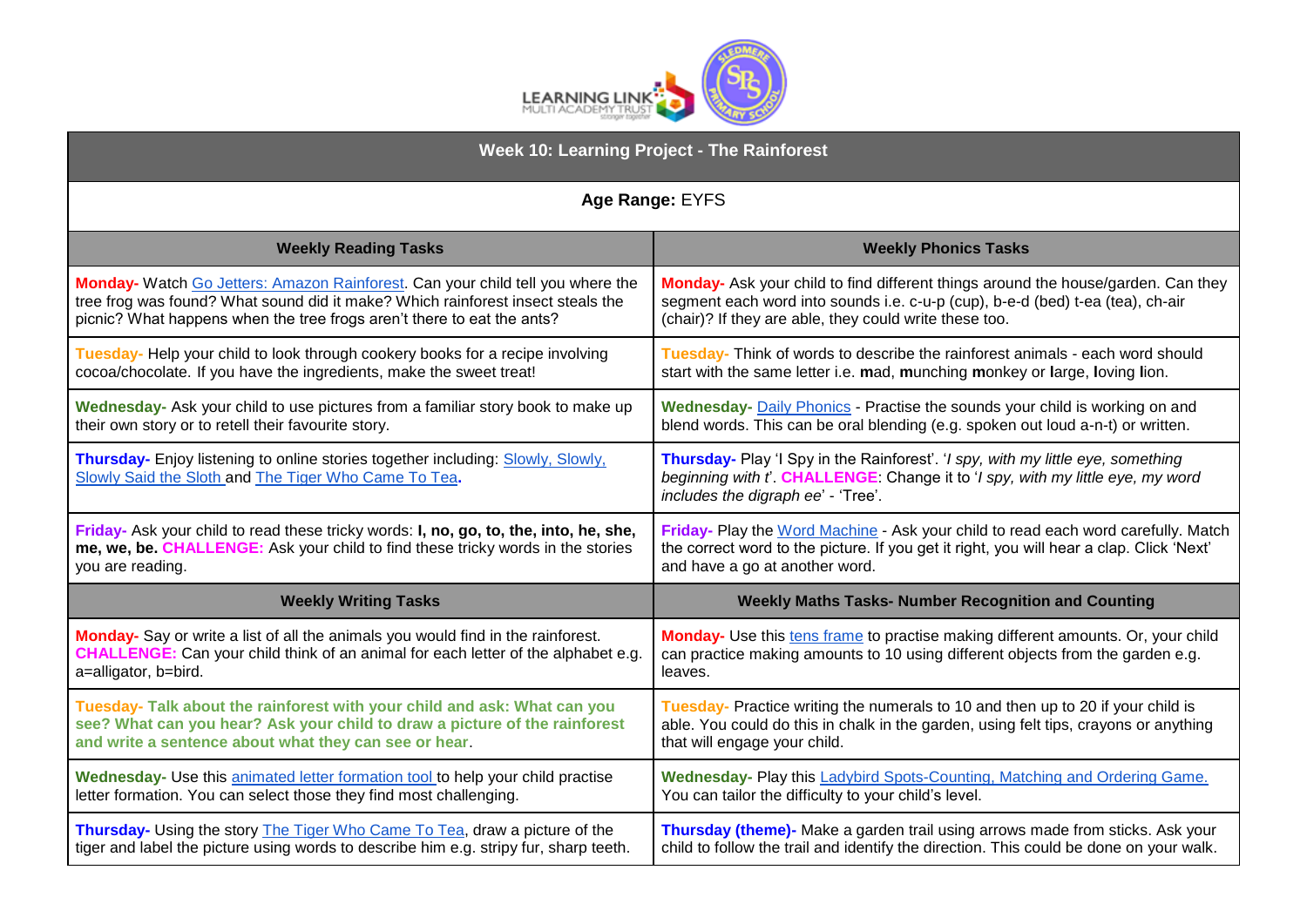**Friday-** Ask your child to create a rainforest animal mask then talk about the sounds that different animals make. **CHALLENGE:** Can they write a sentence to describe the animal *e.g. I like the monkey. He is cheeky. He jumps in the trees.*

**Friday-** Use a teddy and count forwards and backwards making deliberate mistakes. Can your child spot the mistakes? Mistakes can include omitted numbers, repeated numbers or a number in the wrong place. **CHALLENGE**: Ask your child to spot the mistake when the numbers are written down.

# **Learning Project - to be done throughout the week**

**The project this week aims to provide opportunities for your child to learn more about the world's rainforests. Learning may focus on the plants, animals and insects that inhabit the rainforest, food that originates there and weather patterns. It could look at plants and animals that can be found in the garden too.**

# **Which Animals Live in the Rainforest?**

- Watch this [video](https://www.bbc.co.uk/programmes/p011mwwt) about animals in the rainforest. Can your child tell you about some of the animals that live in the rainforest? Can they remember any facts? Can they describe the animals?.
- Ask your child to make their own explorers outfit (e.g. binoculars, sunhat, backpack) and head out to the garden or on your daily walk. What creatures can your child find? Are they similar to any you might see in the rainforest? Take photographs.

## **Draw a Picture of a Rainforest Animal on the Computer**

● Ask your child to draw a picture of a rainforest animal. Can they use computing software to recreate their picture? Try Paint.

## **Play the [Animal Jungle](https://www.sheppardsoftware.com/preschool/animals/jungle/animaljunglegame.htm) Quiz**

- Listen to the clues. Can you match the clue to the correct animal?
- Click [here](http://www.sheppardsoftware.com/preschool/animals/jungle/animaljunglecreate.htm) to create your own jungle. Drag the animals onto the picture. Where do you think the animals should go? Why? i.e. *on the ground, in the trees…*

## **Make a Collage of a Rainforest Animal**

• Use collage to create your own rainforest animal using recycled materials from around the house. Share your finished creation to inspire others on Twitter at **[#TheLearningProjects.](https://twitter.com/hashtag/thelearningproject)** 

#### **Make an Animal Home**

● Create an animal home e.g. a bug hotel using things from the garden. Use a plastic tub or cardboard box. Ask your child what the animal will need in **the home in order to survive**.

# **STEM Learning Opportunities #sciencefromhome**

## **Rainforest Materials**

- A rainforest has lots of tall trees and grows in warm countries that have a lot of rain. People use the wood from the trees to make paper and furniture. They also take lots of ingredients like sugar and oil to make food. [Here y](https://bit.ly/2yY0IJc)ou can find a list of food and ingredients that grow in rainforests.
- What plants can we find in the garden? Can you name the different parts of a plant? Stem, leaves, branches, roots, flower? Try using some of the material found in your garden to make something useful. For example, [a nature paint brush.](https://www.pinterest.co.uk/pin/538109855475903983/)

# **Additional learning resources parents may wish to engage with**

**[White Rose Maths](https://whiterosemaths.com/homelearning/)** online maths lessons. Watch a lesson video and complete the worksheet (can be downloaded and completed digitally).

**[Numbots.](https://numbots.com/)** Your child can access this programme with their school login.

**[IXL](https://uk.ixl.com/math/reception)** Click on Maths, Reception. There are interactive games to play and guides for parents.